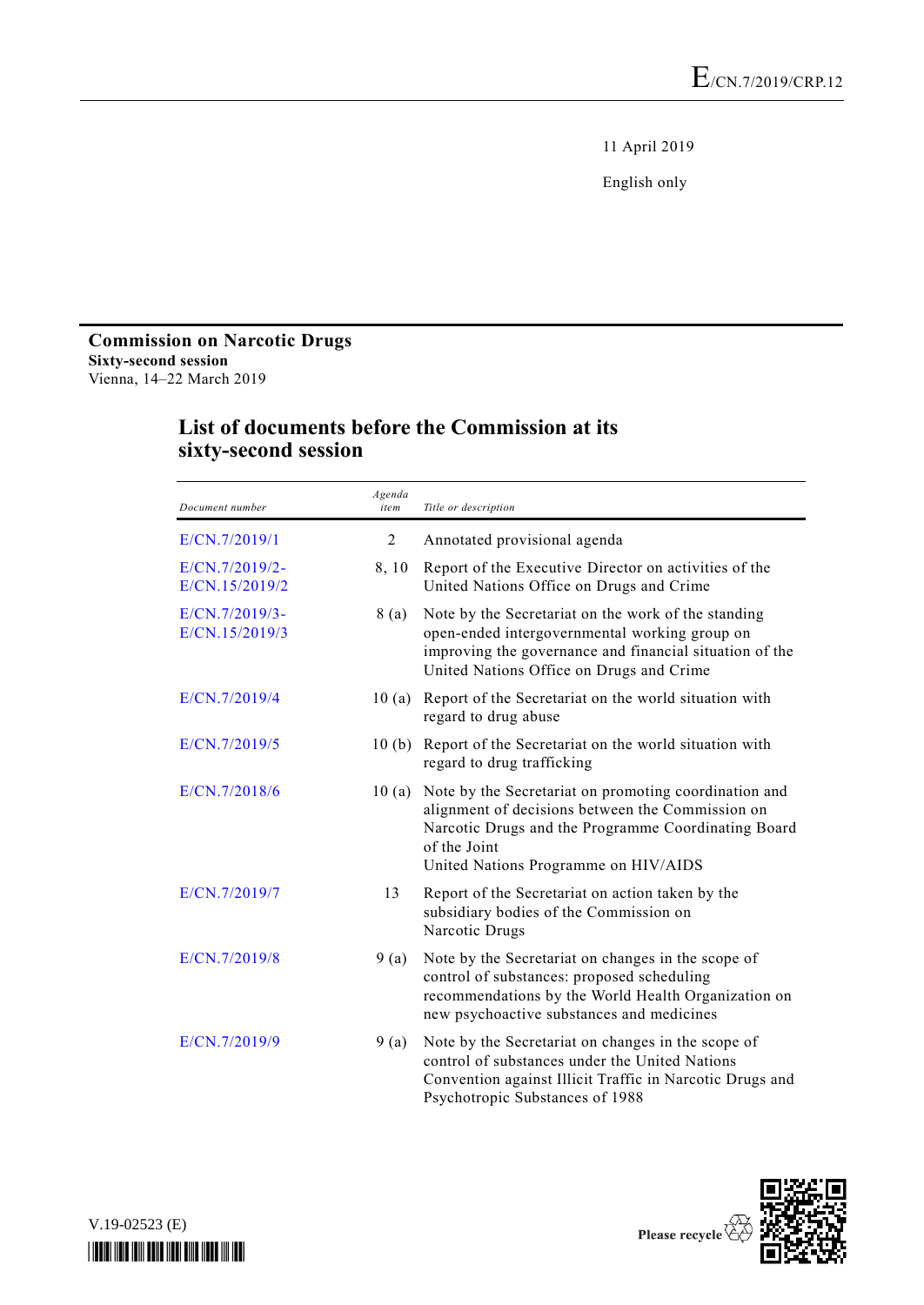## **E/CN.7/2019/CRP.12**

| Document number                  | Agenda<br>item | Title or description                                                                                                                                                                                                                                |
|----------------------------------|----------------|-----------------------------------------------------------------------------------------------------------------------------------------------------------------------------------------------------------------------------------------------------|
| E/CN.7/2019/10                   | 4, 5           | Note by the Secretariat on the organization of the<br>ministerial segment of the sixty-second session of the<br>Commission on Narcotic Drugs                                                                                                        |
| E/CN.7/2019/11                   | 8 (a)          | Note by the Secretariat on the draft proposed<br>programme plan and performance information for 2020                                                                                                                                                |
| E/CN.7/CN.7/2019/12              | 9(a)           | Note by the Secretariat on changes in the scope of<br>control of substances: proposed scheduling<br>recommendations by the World Health Organization on<br>cannabis and cannabis-related substances                                                 |
| E/CN.7/2019/NGO.1                | 11             | Statement submitted by Dianova International                                                                                                                                                                                                        |
| E/CN.7/2019/NGO.2                | 11             | Statement submitted by Médecins du Monde                                                                                                                                                                                                            |
| E/CN.7/2019/NGO.3                | 11             | Statement submitted by the New Zealand Drug<br>Foundation                                                                                                                                                                                           |
| E/CN.7/2019/NGO.4                | 11             | Statement submitted by Corporación Acción Técnica<br>Social (ATS)                                                                                                                                                                                   |
| E/CN.7/2019/NGO.5                | 5              | Statement submitted by the Global Network of People<br>Living with HIV (GNP+)                                                                                                                                                                       |
| E/CN.7/2019/NGO.6                | 9(d)           | Statement submitted by the International Association<br>for Hospice and Palliative<br>Care (IAHPC)                                                                                                                                                  |
| E/CN.7/2019/NGO.7                |                | 11, 14 Statement submitted by the International Drug Policy<br>Consortium (IDPC)                                                                                                                                                                    |
| E/CN.7/2019/NGO.8                | 11             | Statement submitted by México Unido Contra la<br>Delincuencia (MUCD)                                                                                                                                                                                |
| E/CN.7/2019/NGO.9                | 10, 11         | Statement submitted by the Canadian HIV/AIDS Legal<br>Network                                                                                                                                                                                       |
| E/CN.7/2019/NGO.10               | 11             | Statement submitted by the Washington Office on Latin<br>America (WOLA)                                                                                                                                                                             |
| E/CN.7/2019/L.1 and<br>$Add.1-7$ | 17             | Draft report of the Commission on its sixty-second<br>session                                                                                                                                                                                       |
| E/CN.7/2019/L.2/Rev.1            | 9              | Strengthening international cooperation and<br>comprehensive regulatory and institutional frameworks<br>for the control of precursors used in the illicit<br>manufacture of narcotic drugs and psychotropic<br>substances: revised draft resolution |
| E/CN.7/2019/L.3/Rev.1            | 9(c)           | Supporting the International Narcotics Control Board in<br>fulfilling its treaty-mandated functions in cooperation<br>with Member States, and in collaboration with the CND<br>and the WHO: revised draft resolution                                |
| E/CN.7/2019/L.4/Rev.1            | 11             | Promoting measures to prevent and treat viral hepatitis<br>C attributable to drug use: revised draft resolution                                                                                                                                     |
| E/CN.7/2019/L.5/Rev.1            | 11             | Enhancing detection and identification capacity for<br>synthetic drugs for non-medical use by increasing<br>international collaboration: revised draft resolution                                                                                   |
| E/CN.7/2019/L.6/Rev.1            | 10             | Promoting alternative development as a development-<br>oriented drug control strategy: revised draft resolution                                                                                                                                     |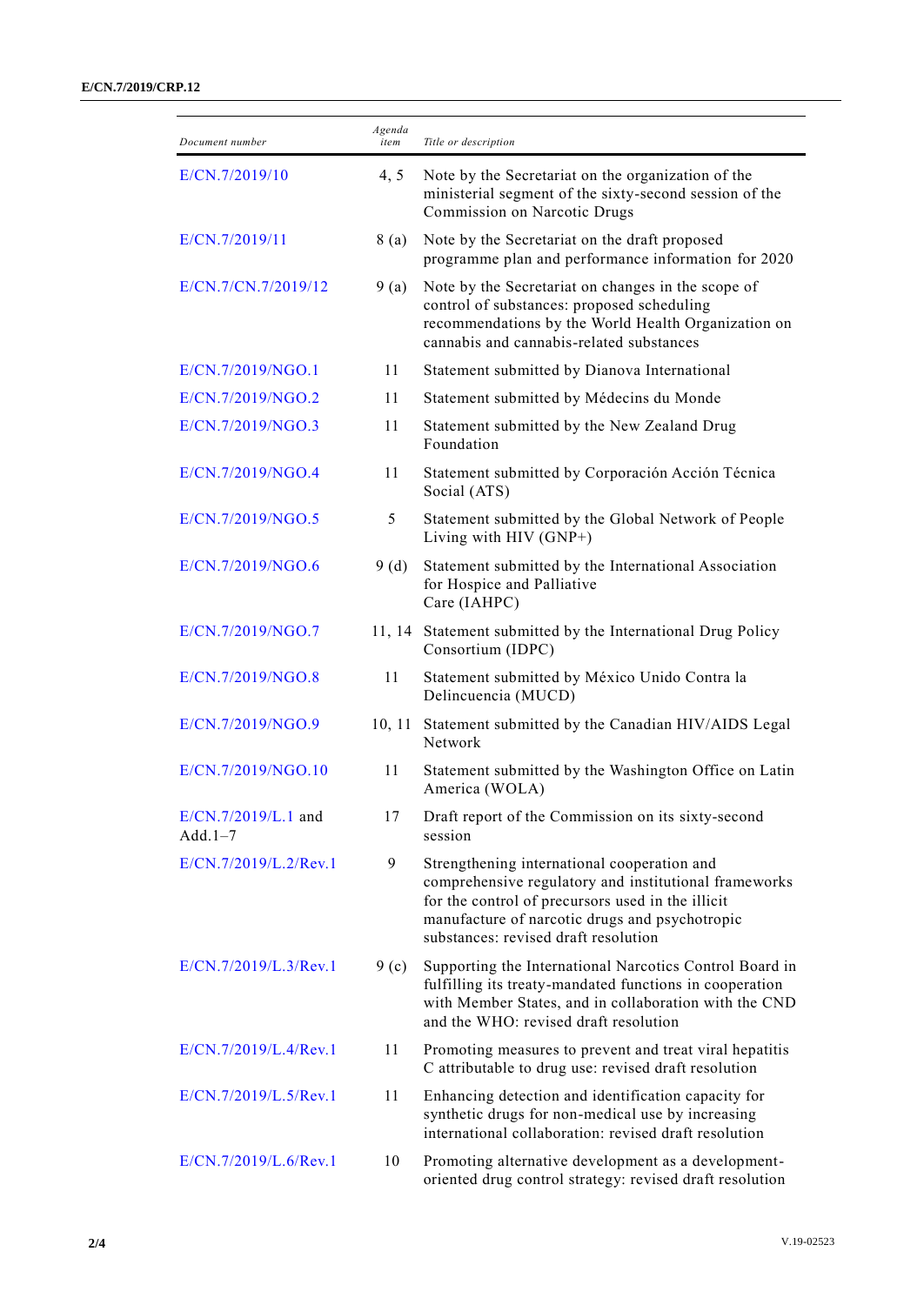| Document number       | Agenda<br>item | Title or description                                                                                                                                                                                                                                                                                                                                                 |
|-----------------------|----------------|----------------------------------------------------------------------------------------------------------------------------------------------------------------------------------------------------------------------------------------------------------------------------------------------------------------------------------------------------------------------|
| E/CN.7/2019/L.7/Rev.1 | 11             | Advancing effective and innovative approaches,<br>through national, regional and international action, to<br>address the multifaceted challenges posed by the<br>non-medical use of synthetic drugs, particularly<br>synthetic opioids: revised draft resolution                                                                                                     |
| E/CN.7/2019/L.8/Rev.1 | 11             | Enhancing the capacity of Member States to adequately<br>estimate and assess the need for internationally<br>controlled substances for medical and scientific<br>purposes: revised draft resolution                                                                                                                                                                  |
| E/CN.7/2019/L.9/Rev.1 | 11             | Promoting measures to prevent transmission of HIV<br>attributable to drug use among women and for women<br>who are exposed to risk factors associated with drug<br>use, including by improving access to post-exposure<br>prophylaxis                                                                                                                                |
| E/CN.7/2019/L.10      | 9(a)           | Changes in the scope of control of substances: proposed<br>scheduling recommendations by the World Health<br>Organization on cannabis and cannabis-related<br>substances: draft decision submitted by the Chair                                                                                                                                                      |
| E/CN.7/2019/L.11      | 6              | Draft ministerial declaration on strengthening our<br>actions at the national, regional and international levels<br>to accelerate the implementation of our joint<br>commitments to address and counter the world drug<br>problem                                                                                                                                    |
| E/CN.7/2019/L.12      | 15             | Report of the Commission on Narcotic Drugs on its<br>sixty-second session and provisional agenda for its<br>sixty-third session: draft decision submitted by<br>the Chair                                                                                                                                                                                            |
| E/CN.7/2019/CRP.1     | 10             | Reports by intergovernmental organizations on drug<br>control activities                                                                                                                                                                                                                                                                                             |
| E/CN.7/2019/CRP.2     | 10             | Conference room paper submitted jointly by Germany,<br>Peru, Thailand and UNODC, titled: "The Future of<br>Alternative Development"                                                                                                                                                                                                                                  |
| E/CN.7/2019/CRP.3     | 11             | Conference room paper submitted by the Delegation of<br>the European Union to the United Nations (Vienna)<br>titled: Council Conclusions "Towards a new<br>understanding of alternative development and related<br>development-centred drug policy interventions -<br>Contributing to the implementation of UNGASS 2016<br>and the UN Sustainable Development Goals" |
| E/CN.7/2019/CRP.4     | 9(a)           | Note by the Secretariat on changes in the scope of<br>control of substances: proposed scheduling<br>recommendations by the World Health Organization                                                                                                                                                                                                                 |
| E/CN.7/2019/CRP.5     | 12             | Note by the Secretariat on inter-agency cooperation and<br>coordination of efforts in addressing and countering the<br>world drug problem                                                                                                                                                                                                                            |
| E/CN.7/2019/CRP.6     | 10             | Reports of the Secretariat on Strengthening<br>international cooperation in combating illicit opiates<br>originating in Afghanistan through continuous and<br>reinforced support to the Paris Pact initiative                                                                                                                                                        |